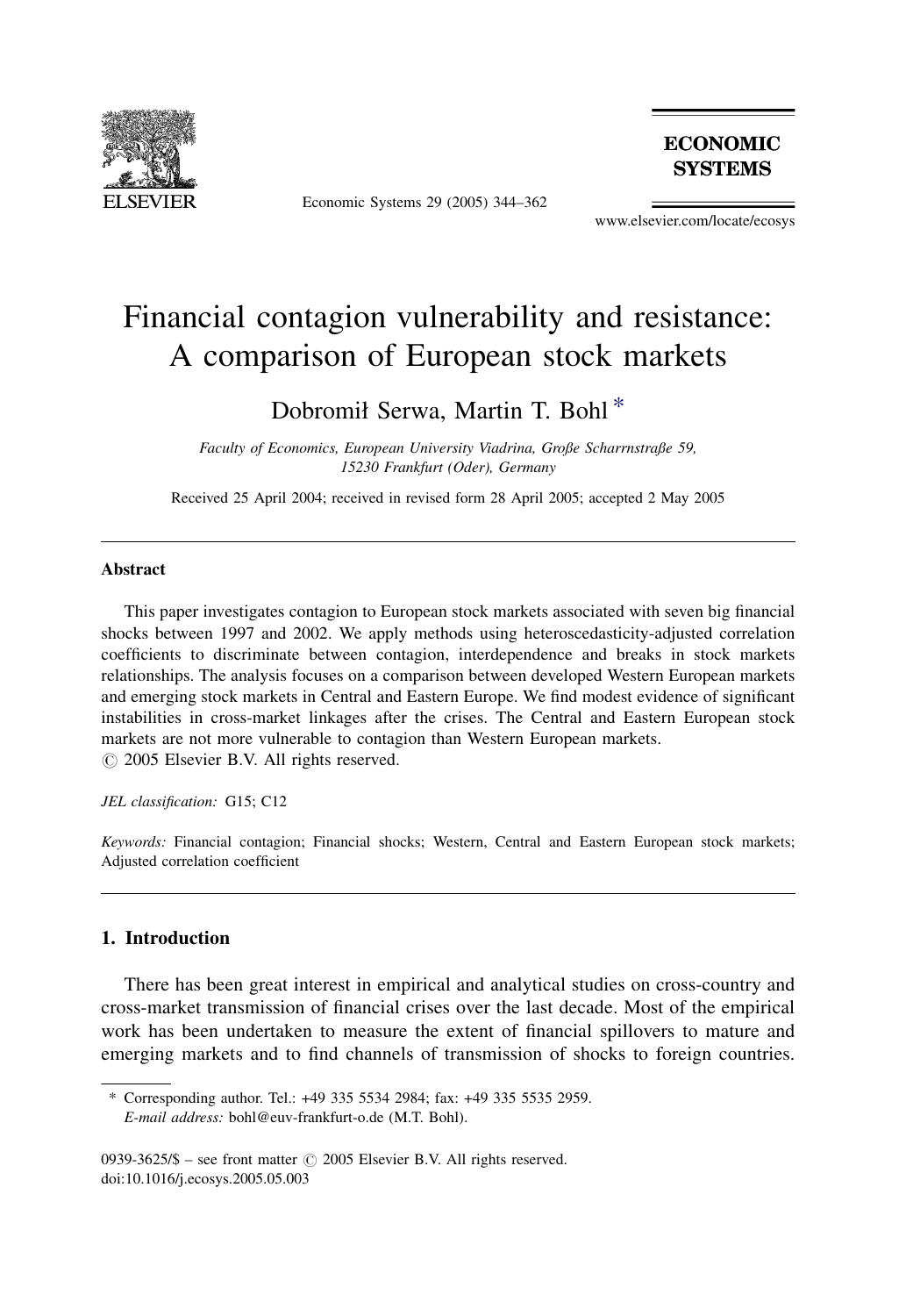Earlier studies have often focused on contagion to emerging stock markets in South America and Asia due to the crises in the U.S. in 1987, Mexico in 1994, East Asia in 1997 and Russia in  $1998<sup>1</sup>$ 

Recently, the discussion regarding the enlargement of the European Union (EU) shifted attention to transition countries in Central and Eastern Europe (CEE). However, until now very few empirical studies have concentrated on contagion to CEE markets. [Darvas and](#page--1-0) Szapáry (2000) provide evidence that spillovers from the Russian crisis to CEE were due to shifts in market sentiments and [Krzak \(1998\)](#page--1-0) argues that the CEE countries have been hit by the Russian crash most heavily through trade rather than through any financial linkages. [Gelos and Sahay \(2001\)](#page--1-0) outline that the behavior of the emerging CEE markets after the Russian crisis was similar to that of their counterparts in Asia and Latin America during the Asian crisis. Furthermore, they observe increasing correlations across CEE stock markets during the 1994–1999 period. [Fries et al. \(1999\)](#page--1-0) find that CEE stock markets were generally not as vulnerable to financial contagion during the Asian and Russian crashes as the less developed stock markets from the former Soviet Union.

Contagion has been commonly defined as a transmission of shocks from a crisis-country to other countries, which can be observed through co-movements of different financial indices on multiple markets or rising probabilities of default. In this paper, we apply the definition put forward by [Forbes and Rigobon \(2002\)](#page--1-0) and distinguish between common shocks and contagion.<sup>2</sup> Accordingly, contagion requires a change in the structure of stock market linkages. The increase in cross-market linkages during the crisis must be significant to be called contagion, not just interdependence. Contagion is then an excessive transmission of shocks from one crisis stock market to others, beyond any idiosyncratic disturbances and fundamental links among them. Fundamental financial links constitute interdependence.

Many empirical methods measuring contagion are based on cross-market correlation coefficient estimates.<sup>3</sup> [Forbes and Rigobon \(2002\)](#page--1-0) demonstrate that the rise in correlation does not necessarily imply contagion as defined above. The authors propose a test to distinguish between contagion and co-movement of stock index returns driven by bilateral linkages. Their most striking empirical result from using this procedure is that in the majority of countries one cannot observe contagion during the 1987 U.S. crash, the 1994 Mexican collapse and the 1997 Asian crisis. [Gelos and Sahay \(2001\)](#page--1-0) also apply a simplified version of this methodology and find no contagion from the Czech Republic, Asia and Russia to CEE stock markets. The method is attractive because it does not assume any specific structure of financial spillovers and allows for a straightforward interpretation of empirical results on cross-market interdependence. Furthermore, some recent testing

<sup>&</sup>lt;sup>1</sup> Surveys on this issue can be found in [Claessens and Forbes \(2001\),](#page--1-0) [Goldstein et al. \(1999\),](#page--1-0) [Calvo et al. \(1996\)](#page--1-0) and [IMF \(1999\).](#page--1-0)

<sup>&</sup>lt;sup>2</sup> See also [Masson \(1998\),](#page--1-0) [Kaminsky and Reinhart \(2000\)](#page--1-0), [Karolyi \(2003\)](#page--1-0) and [Moser \(2003\).](#page--1-0) Discussions on different definitions of contagion may be found in [Edwards \(2000\)](#page--1-0), [Forbes and Rigobon \(2001\),](#page--1-0) and [Pericoli and](#page--1-0) [Sbracia \(2003\)](#page--1-0).<br><sup>3</sup> See, for example, [King and Wadhwani \(1990\),](#page--1-0) [Lee and Kim \(1993\),](#page--1-0) [Longin and Solnik \(2001\)](#page--1-0). An overview

of most methods can be found in [Forbes and Rigobon \(2001, 2002\),](#page--1-0) [Rigobon \(2001\),](#page--1-0) [Claessens and Forbes \(2001\)](#page--1-0), and [Pericoli and Sbracia \(2003\)](#page--1-0).